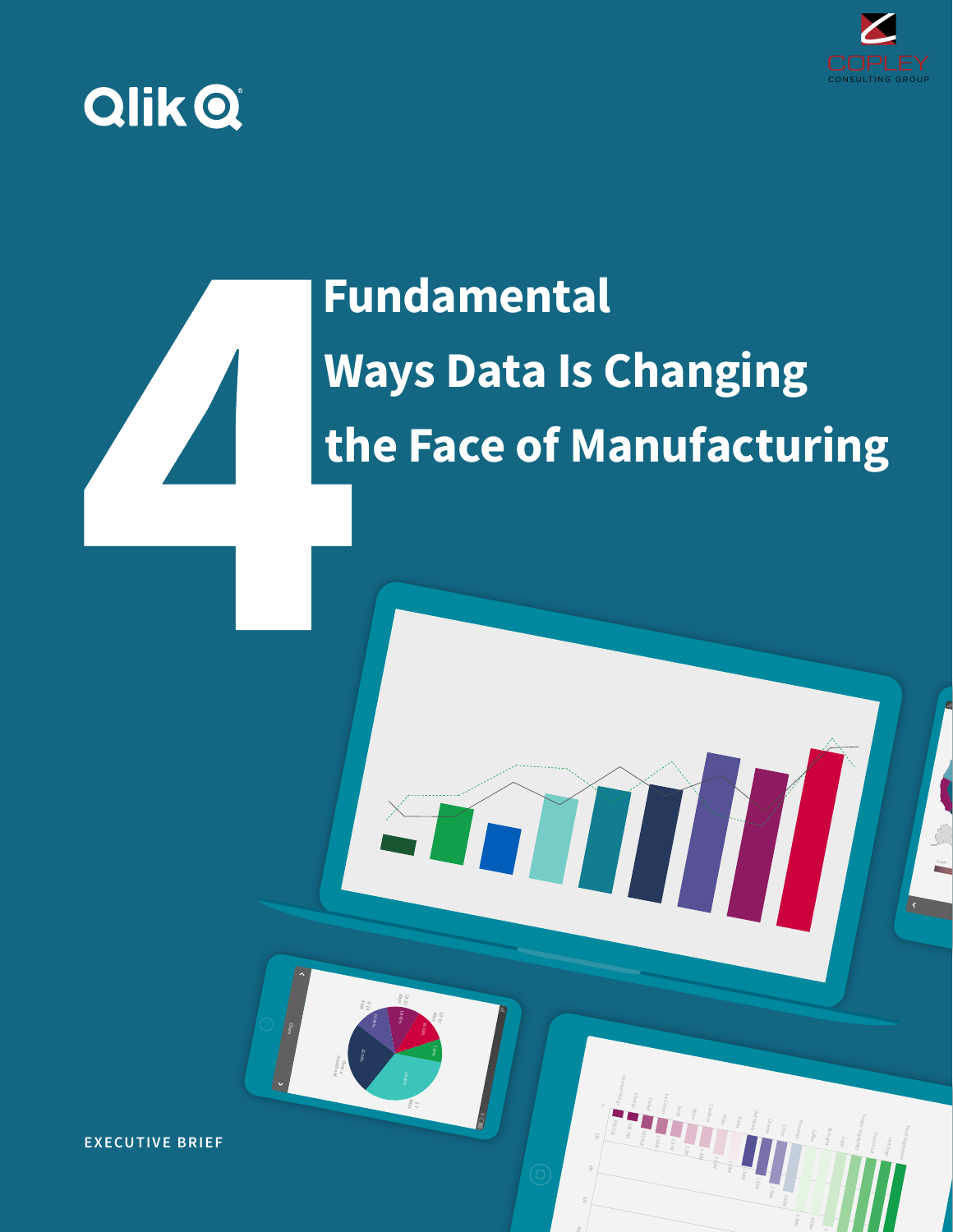# **Contents**

**INTRODUCTION**

**HOW IS DATA IMPACTING MANUFACTURING?**

**CUSTOMER INTELLIGENCE**

**REIMAGINED PROCESSES**

**NEW BUSINESS OPPORTUNITIES**

**BALANCED RISK AND REWARD**

**CONCLUSION**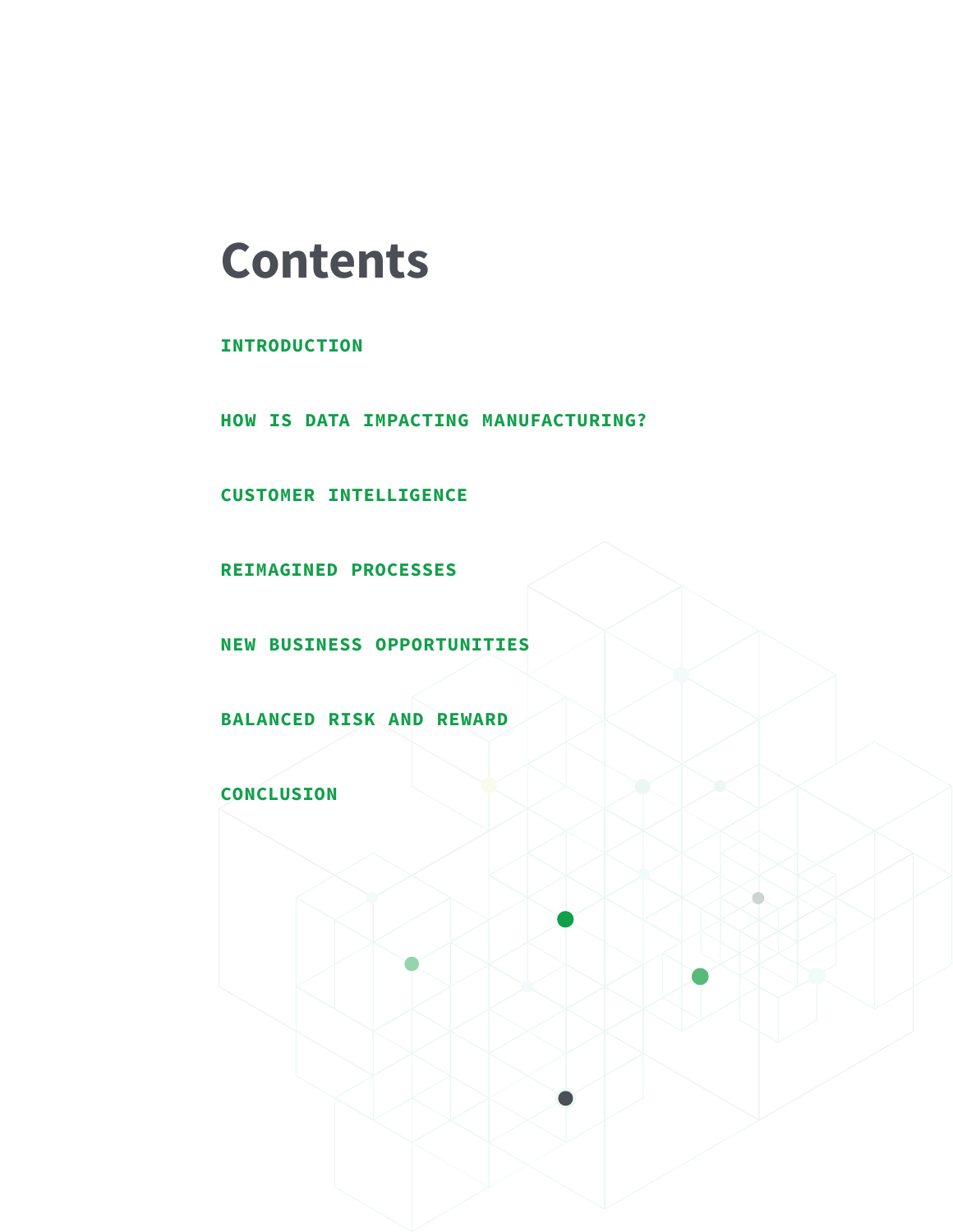# Introduction

# **How can you transform data into real business results?**

Data, undeniably, is everywhere – and day after day, as the digital world transforms more human actions into data-generating experiences, its volume continues to grow. In fact, by 2025, data-driven interactions will reach 4,785 per person per day, as the global "datasphere" grows to 163 zettabytes!

All of that data represents massive – and unprecedented – opportunity for manufacturing. Intelligence. Optimization. Innovation. Profitability. Growth. And competitive edge. So where do data-driven insights have the most impact? And what types of benefits can you expect to see?

In 2018, when asked to name their top objectives for their digital business strategy, the majority of organizations surveyed expected to see big results?



Every one of these results can be achieved—and faster—with data.

**The Copley Consulting Group | 400 Trade Center, Suite 3950, Woburn, MA www.copleycg.com | 855-884-5305 | qlik@copleycg.com**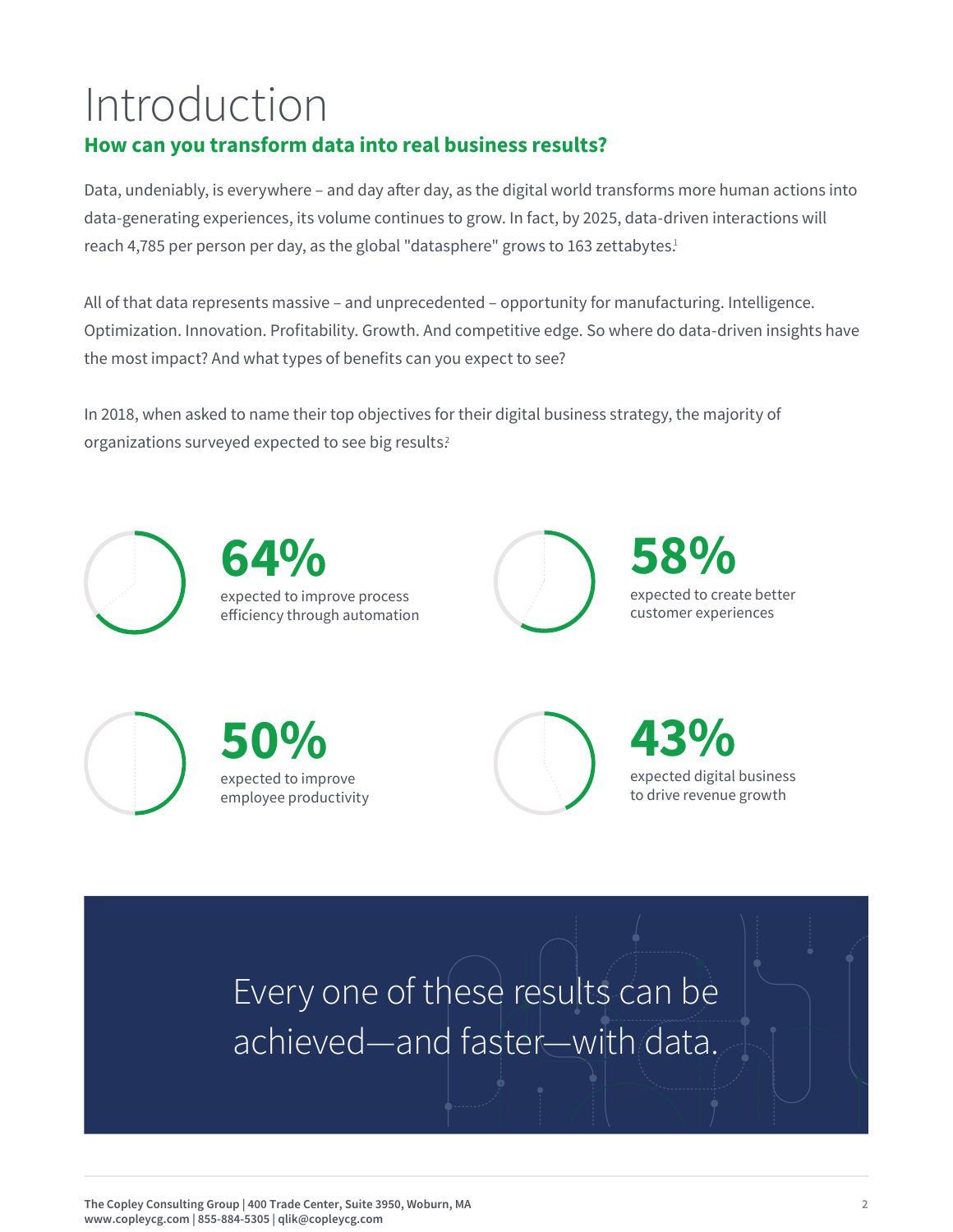# How is data impacting manufacturing? **Every company is now a data company.**

*Forbes'* David Kirkpatrick famously claimed, "Now every company is a software company."3 The same thing has become true of data: Every company is now a data company, too. That's because insights from analytics have become an essential driver of innovation, optimization, and competitive edge. Companies across the globe are using data analytics to radically transform their businesses.

For manufacturers, the need is urgent. Raw materials are more expensive, growth has slowed, and traditional methods for boosting productivity have been exhausted. Now it's time to make use of the massive troves of data flowing in from every direction. With cheaper computational power and rapidly advancing analytics technology, manufacturers can now bring together data from multiple sources and empower business users to explore it, visualize it, and discover new paths to reinvention.

## **The impacts of data-driven transformation tend to fall within four main categories:**



**Customer Intelligence**



**Reimagined Processes**



**New Business Opportunities**



**Balanced Risk and Reward**

### **The future of manufacturing is digital.4**



By the end of 2020, **one-third of manufacturing supply chains** will use analytics-driven cognitive capabilities, **increasing cost efficiency by 10%**.



By 2020, **60% of manufacturers** will rely on digital platforms that will **support as much as 30% of their overall revenue**.

### **High uncertainty and low growth have already forced manufacturers to squeeze every asset for maximum value. The next target is their own data."**

**McKinsey & Company5**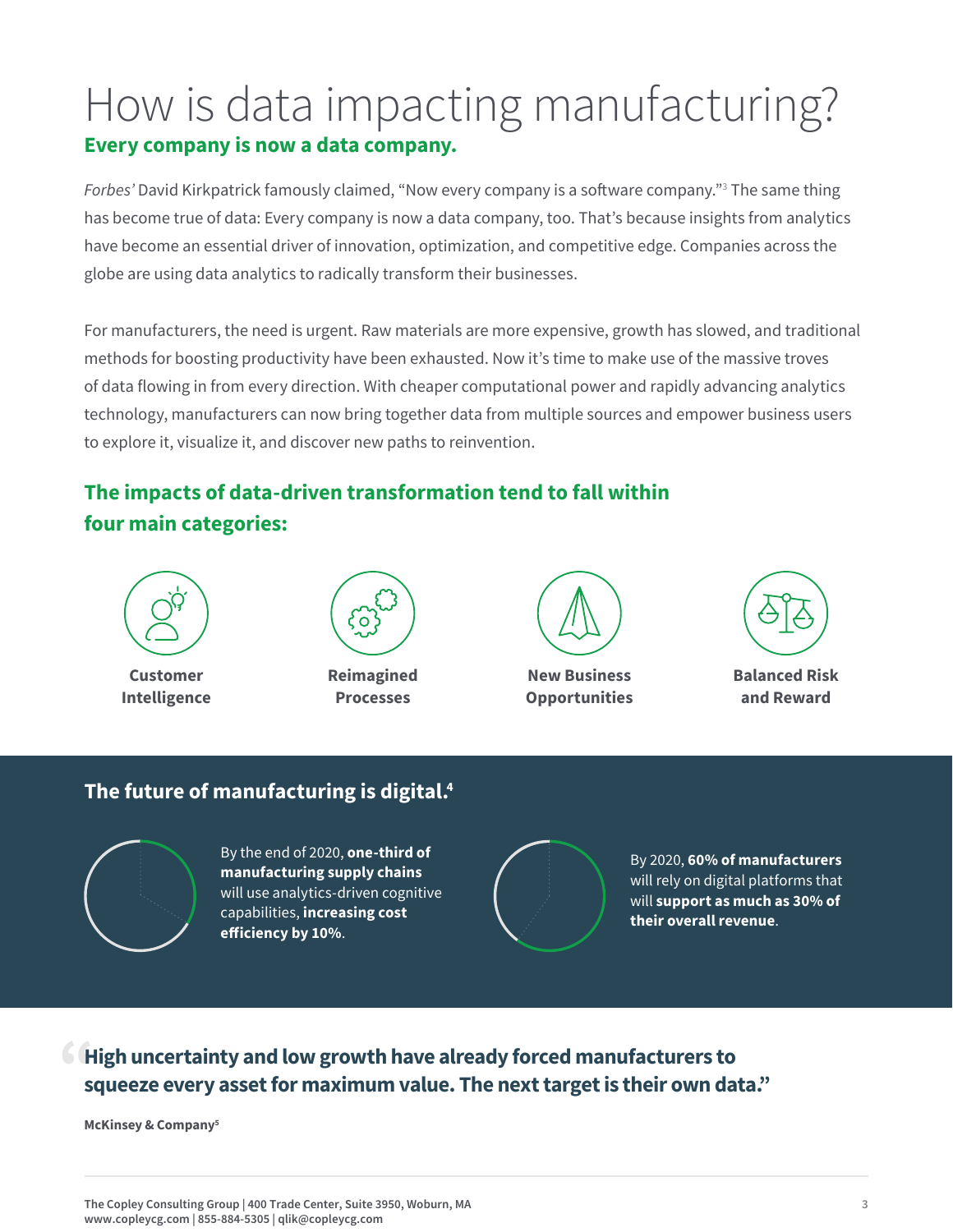# Major industry trends – and where they open opportunity.

#### **The Connected Customer**

Consumers have access to more information and more options than ever before. Manufacturers must:

- Understand customer demand, sentiment, and behavior
- Enable sales to intelligently target and engage
- Optimize profitability

#### **Industry 4.0 – The Smart, Integrated Factory**

Manufacturers must balance modular smart factories, complex production requirements, high productivity, and large capital investments. Key areas of focus include:

- Equipment effectiveness
- Product lifecycle length
- Sensor data analytics
- Supplier and dealer collaboration and traceability
- Predictive maintenance

#### **Agile Supply Chain**

A global supply chain network with continuous product innovation, suppliers, logistics providers, and multichannel sales results in high complexity. Manufacturers must:

- Become demand-driven
- Ensure inventory availability
- Extend into after-market opportunities

### **Major Industry Trend Fundamental Outcome**

**Customer Intelligence**



**Reimagined Processes**



**New Business Opportunities**



**Reimagined Processes**



**New Business Opportunities**



**Balanced Risk And Reward**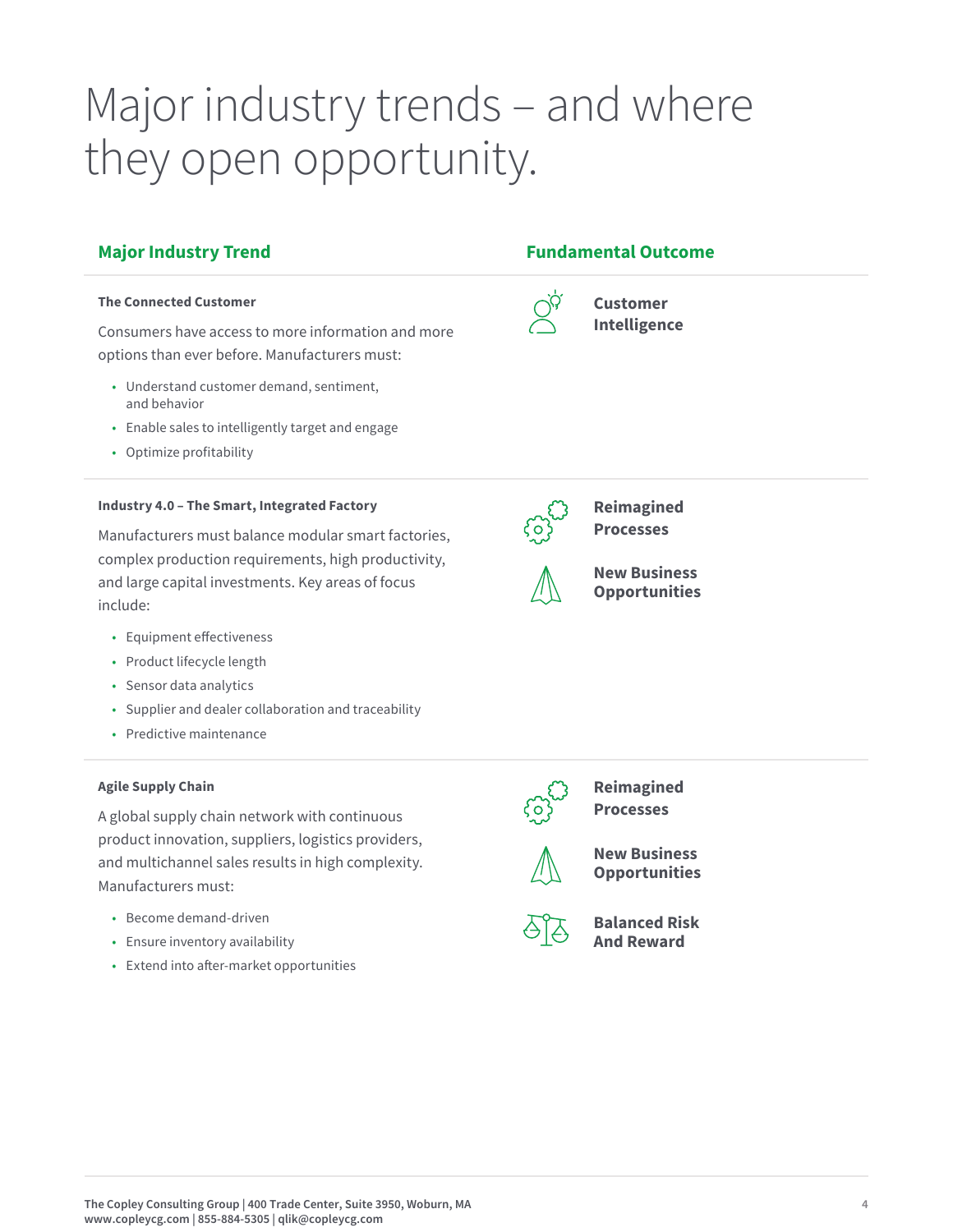# Customer Intelligence

### **Improve customer experiences and drive increased lifetime value.**

In the digital era, customers are more informed and empowered than ever. As a manufacturer, you have to compete for their attention by understanding consumer behavior, developing the right products, and intelligently engaging with consumers in a competitive marketplace. Fortunately, digital transactions give you valuable information – and plenty of it.

### **Manufacturers are using analytics to:**



#### **Deliver an omnichannel experience**

- Get visibility into sales, inventory, customer, and supply chain processes, providing a true omnichannel view of the business
- Meet customer demand with relevant offers and a high-quality shopping experience across channels



#### **Discover deeper customer insights**

- Combine data from sales, marketing, and order systems to create a 360° view of the customer relationship
- Make the customer view available on-demand, including via mobile, to sales and marketing teams
- Analyze interactions along the customer journey to understand individual preferences
- Gain visibility into ordering patterns to create more compelling purchasing experiences
- Leverage social media to predict customer demand trends
- Understand how customer feedback and satisfaction have an impact on product direction and revenue



#### **Increase conversion**

- Design personalized and location-based offers that drive revenue and loyalty
- Link point-of-sale data to ERP and CRM systems, uncovering insights into customer spending patterns to target the most valuable customers with one-to-one marketing campaigns
- Combine shopping cart and loyalty program data to better target promotions

**Within days Qlik became indispensable to running the business... We received value from our investment immediately, improving IT staff productivity by up to 20% and now also improving stock holding days through better inventory management."**

#### **Haydn Jones**

IT Operations Manager, Avnet Technology Solutions (Australia)

By combining customer retention, NPS, and walletshare data, heating and cooling systems manufacturing Lennox optimized targeting for promotions and rebates. Projections show a 10% improvement in uptake, which could result in **\$5 million in additional revenue**.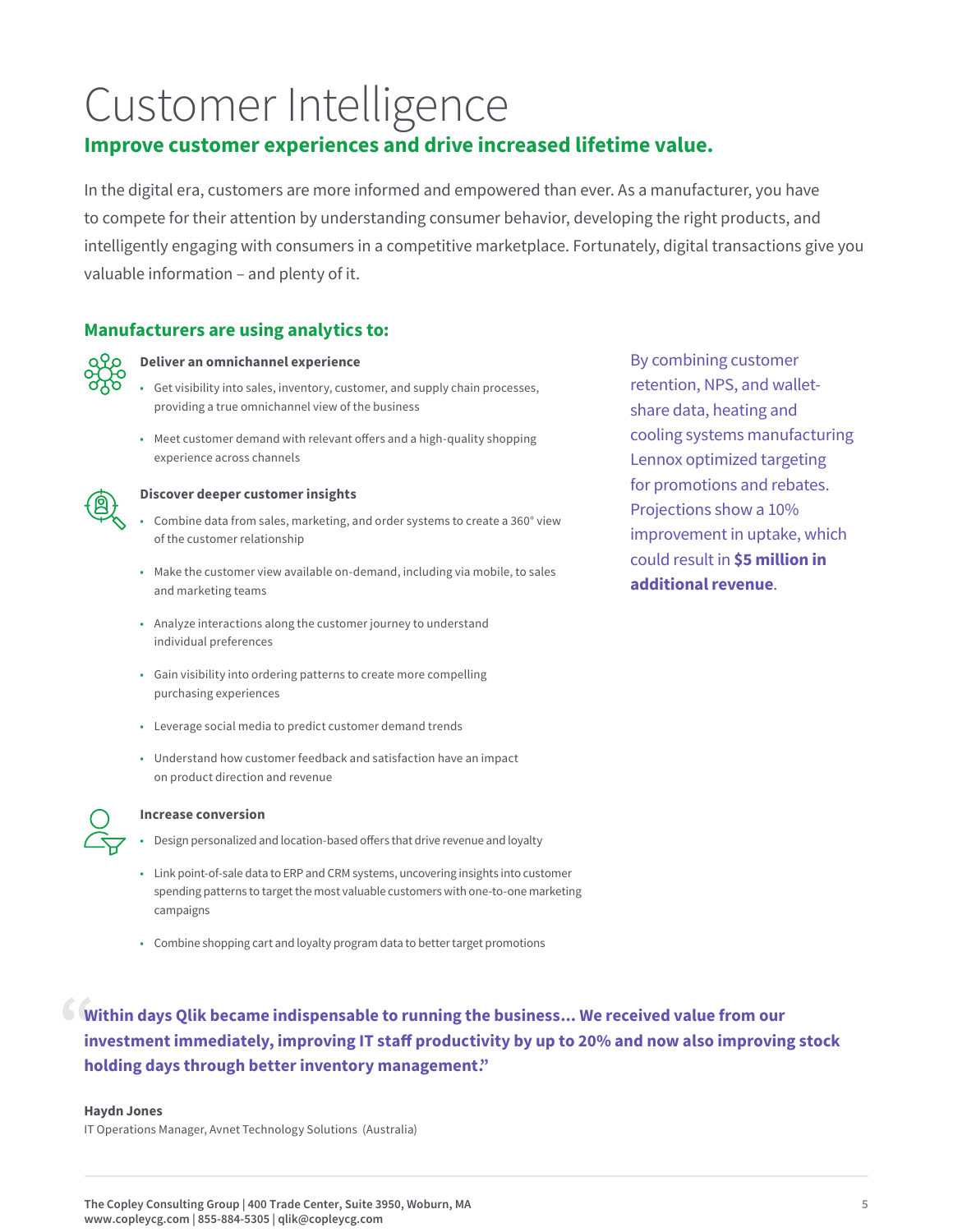# Reimagined Processes

## **Optimize every aspect of business for efficiency and productivity.**

Manufacturers everywhere are using data to reinvent the way they run their factories, warehouses, and businesses as a whole. Across functional areas, they're applying data and analytics to dramatically lower costs, optimize operations, speed time to delivery, and more.

### **Manufacturers are using analytics to:**



#### **Strengthen supplier performance**

- Monitoring supplier delivery, price, and service to strengthen negotiations and partnerships
- Using bill-of-materials analysis, parts and component permutation evaluation, cost trending and optimization, and supplier performance scorecards to ensure access to quality materials and components while maximizing profits



#### **Maximize throughput and efficiency of machines**

• Gaining real-time insight into how manufacturing lines are operating and analyze trends and excursions to improve yield



#### **Optimize warehouse operations**

- Analyzing inventory and sales across multiple nodes in the supply chain network, covering both geography and product category, to ensure product and inventory availability
- Analyze warehouse flow, product placement, storage, and retrieval to ensure that space is used efficiently, materials are handled well, and changing requirements are met



#### **Increase efficiency in business processes**

- Analyzing the full ecosystem of business processes, from product design to sales tactics, to maximize efficiency and effectiveness
- Gaining insights into sourcing and procurement, asset availability, work-order cycle times, and schedule adherence to eliminate waste

German automaker Audi uses analytics to achieve **98.5% accuracy in the delivery of components** for production, making sure the right materials arrive at the conveyor belt in the right quantities, in the right order, at the right time.

## **Having control over our entire supply chain and being able to analyze trends using an intelligent system brings us more value than could ever be expressed in monetary terms."**

**Geertjan Woltjes** COO, Quooker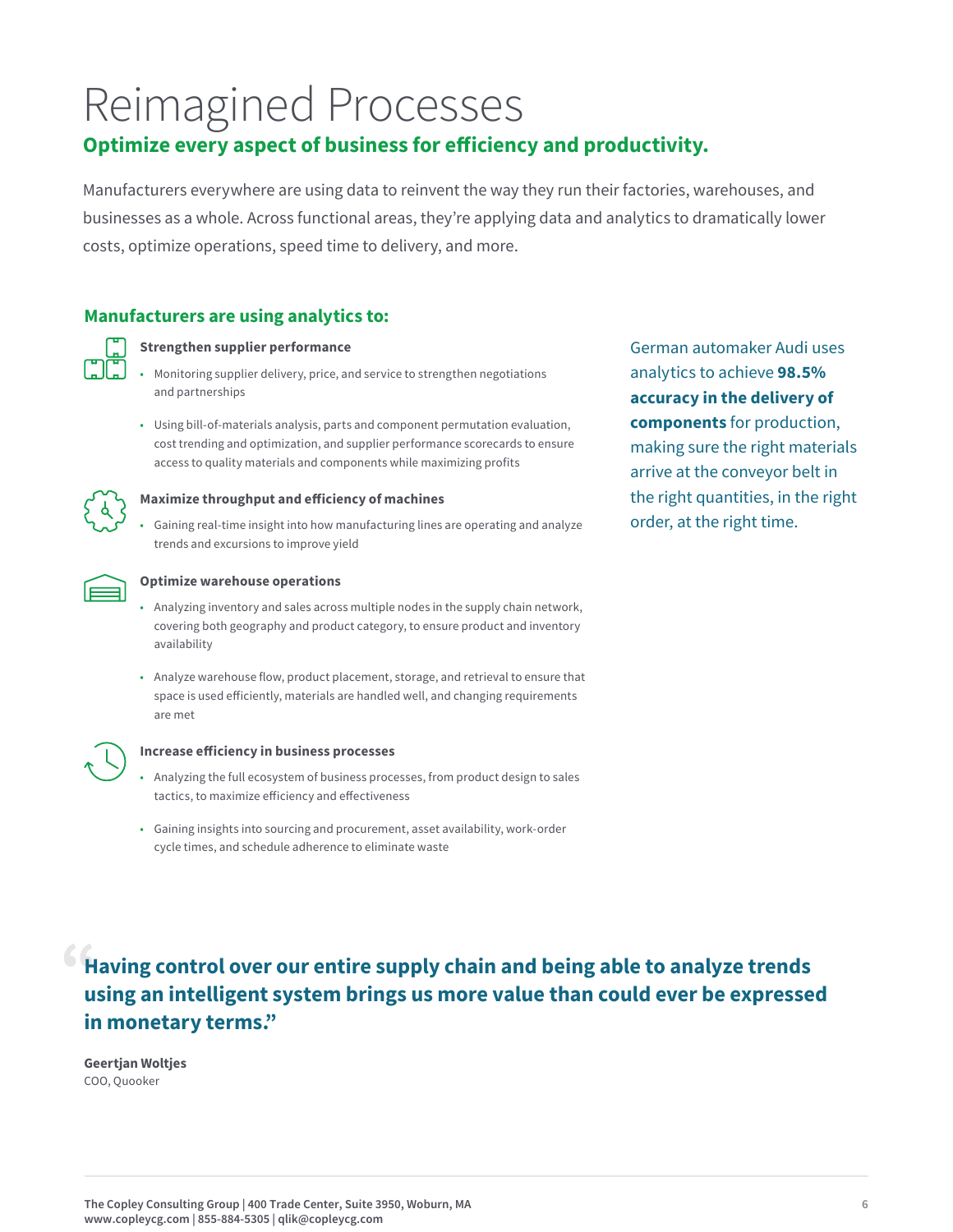# New Business Opportunities

## **Develop new products, services, and revenue streams with insights gleaned from data – or monetize the data itself.**

What do users *actually* want? What are their unmet needs? And where should you take your products or services next? Data can give you the answers. From there, you can vastly improve the quality of your current offerings, add compelling new features, or build something entirely new. And that's not the only way data opens up opportunities. You can diversify your offerings by creatively merging and analyzing new data streams – and monetizing the insights that result.

### **Manufacturers everywhere are using data to:**



#### **Evaluate market potential and market share**

- Analyzing market size and share to determine fit of products to the market
- Comparing opportunity pipeline versus forecast by sales hierarchy, region, and product to invest resources where they'll get the most return
- Gaining insights into consumer behavior, availability of stock, and optimal pricing for the greatest return and sales network performance



#### **Develop innovative products that appeal to customers**

- Uncovering customer behaviors and preferences to drive development of new products, features, and services
- Using insights from engineering, component reliability, quality evaluation, and prototyping analysis to support innovation and design
- Tapping into new data streams, including the vast wealth of IoT data, and monetizing the insights
- Creatively combining external and internal data to produce proprietary new data streams and insights

Global tech giant Cisco associated all data from each business unit into a single customer view, empowering sales teams to intelligently upsell, cross-sell, and follow up on renewals. The result? **\$100 million in new revenue and saved \$4 million in costs**.

**Availability is our primary customer value. We deliver our products throughout Europe within 24 hours. To do this we need total control over our processes. To us, this is what Qlik is all about."**

**Lars Emilsson** Project Manager, Systemair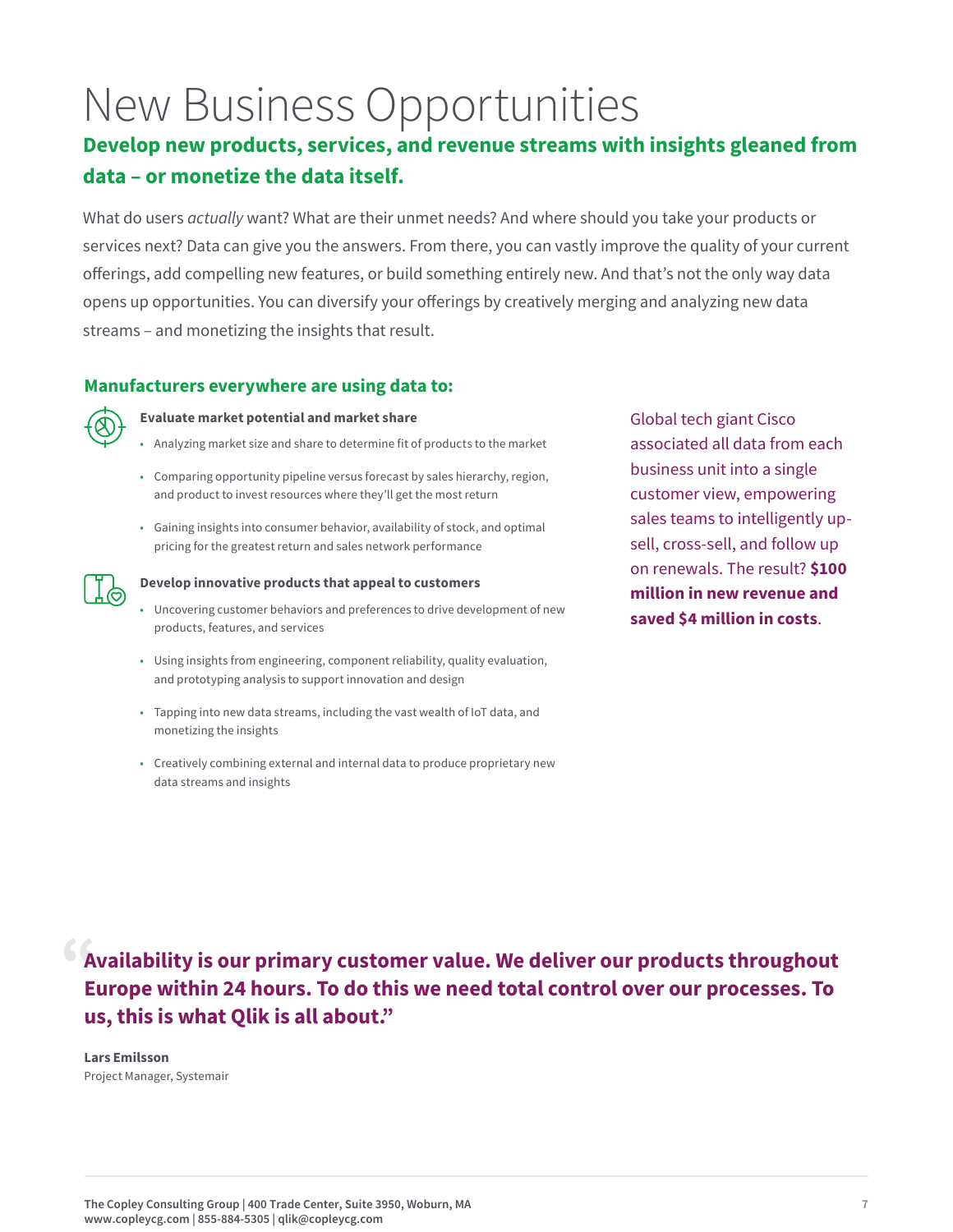# Balanced Risk and Reward **Get insight into internal and external factors to make faster,**

# **smarter decisions around risk.**

You can see more deeply into your business – and even into external influences on your business – when you put data to work. With that visibility, you gain power to minimize risk and maximize reward. For example, you can simulate future scenarios in the market to predict which products you should develop (or not) and where you should roll them out. And you can consider supplier performance and data from trading markets to reduce supply chain risk.

### **Manufacturers are using analytics to:**



#### **Stay compliant**

- Track and validate design, production, distribution, and service information on a global basis, through all stages of the lifecycle, both internally and externally
- Monitor individual contributor performance for compliance
- Monitor the supply chain to oversee whether ingredients are sourced and transported in alignment with regulations and best practices for quality and safety



#### **Prepare for the future**

- Combine historical supplier data with geo-analytics capabilities, running what-if scenarios to model supply chain risk in case of disasters
- Simulate future market scenarios and overlay the likely impact on current products, planned changes, and future investments



#### **Handle demand volatility**

- Compare on-hand inventory levels with average turnover to identify potential outof-stock risks and revenue impact
- Strategically reduce inventory levels to recoup costs and redirect them into new opportunities



#### **Manage costs**

- Relating the amount of power consumed to the types and quantities of products built, enabling lower energy usage without impacting production
- Tracking efficiency and capacity use to select the best mode and carrier for shipping

# **Qlik enhances user experience in terms of the visibility of business dynamics in a way I have never seen in any other product."**

#### **César Pérez**

Head of Business Process Office, Sony Europe

Using geo-analytics to immediately determine which parts and products will be at risk given global events, auto parts manufacturer BorgWarner is more efficiently managing its supply chain, **saving \$8 million** in the process.